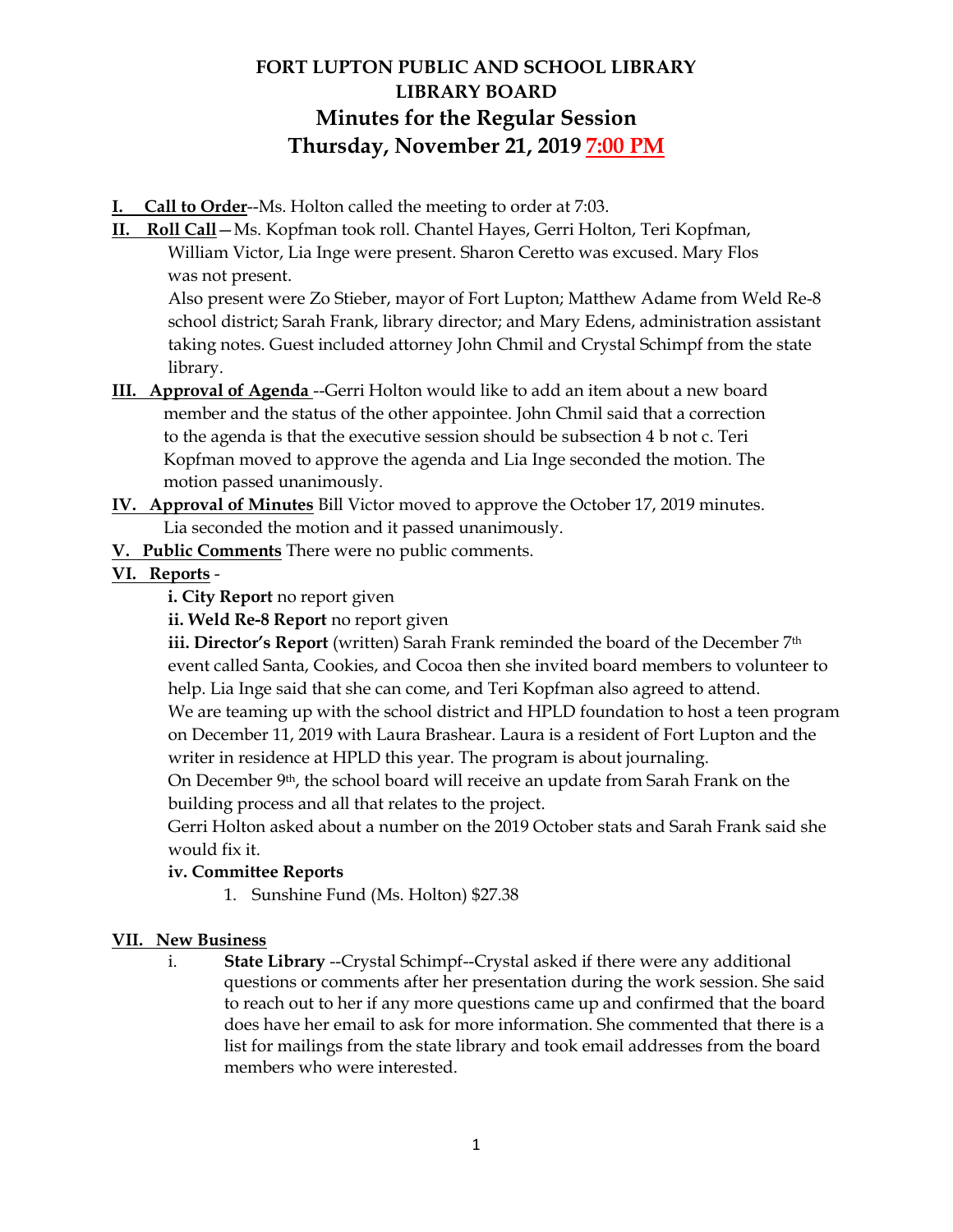Gerri Holton had skipped over the addition to the agenda of the new board member, so she backtracked to welcomed Chantel Hayes. Chantel has lived in the area since 2010, has three children, home schools two children at this time, and has a local business.

Gerri Holton asked if we had heard anything from the city about the reappointment for Teri Kopfman to the library board. Zo Stieber said an application is in order to complete the reappointment. The application is on city web site.

Matt Adame said that there is a new school board, so they are looking at committees and who is available. They will be assigning positions in January. Zo Stieber will come from the city because no one else will come.

- ii. **Executive Session** 24-6-402(4) (b) C.R.S., to confer with the attorney for the library for the purposes of receiving legal advice on specific legal questions regarding the IGA between Re8 and the City of Fort Lupton, and the attorney's role. Bill Victor moved to enter executive session and Lia Inge seconded the motion. The motion passed unanimously. Executive session began at 7:18 and ended at 8:40 PM.
- iii. **January joint meeting agenda**--There will be changes in library services because of the new building requires a new IGA.

# **VIII. Continuing Business**

- i. **IGA (City/Re8)** --It was decided not to have a committee. Maybe the city will be interested in assisting with the IGA. After the last meeting, the school and city had requested an agenda for January. The agenda items reflect on what Sarah Frank provided today. In the 1976 IGA, the joint library was created but had different wording and information than the 1985 agreement. Teri Kopfman asked if the new building will be addressed in the new IGA. Gerri Holton requested that they review the change in IGA process. Sarah Frank said that the documents explain what the purpose of the library is. Gerri Holton said the new building and changes in this location will require a new IGA. Lia Inge said that because of the new building, she wondered if the current IGA could give a more engaged direction. The school IGA has not been updated since 2013. The original document with HPLD, the city, and school district was in 1985. Gerri Holton said that it should be in the board packet exactly how the joint library was formed. Gerri Holton discussed having the meeting in January and how to deliver the invitation to school district, superintendent, and the city. Matt Adame reports the information from our meeting to the school board.
- ii. **Policy committee**—At the last meeting there was a discussion about policies. The Bylaws are done. It was decided not to have a committee and to work on one policy a month.
- iii. **Building update**--Sarah Frank shared updated plans. The basic plan on the second page is clearer. The office area has been moved around and the teen area was enlarged. Sarah Frank said that there were a couple of questions from city council about a basement and why they didn't plan a safe room. Lia Inge asked if interior space that could be used and that being a public building, they might be able to use restrooms or a storage room for lock down. Sarah Frank said that the dotted line on the diagram will be a gate that retracts into the wall so we can block off the library materials from events after operation hours. There will be a